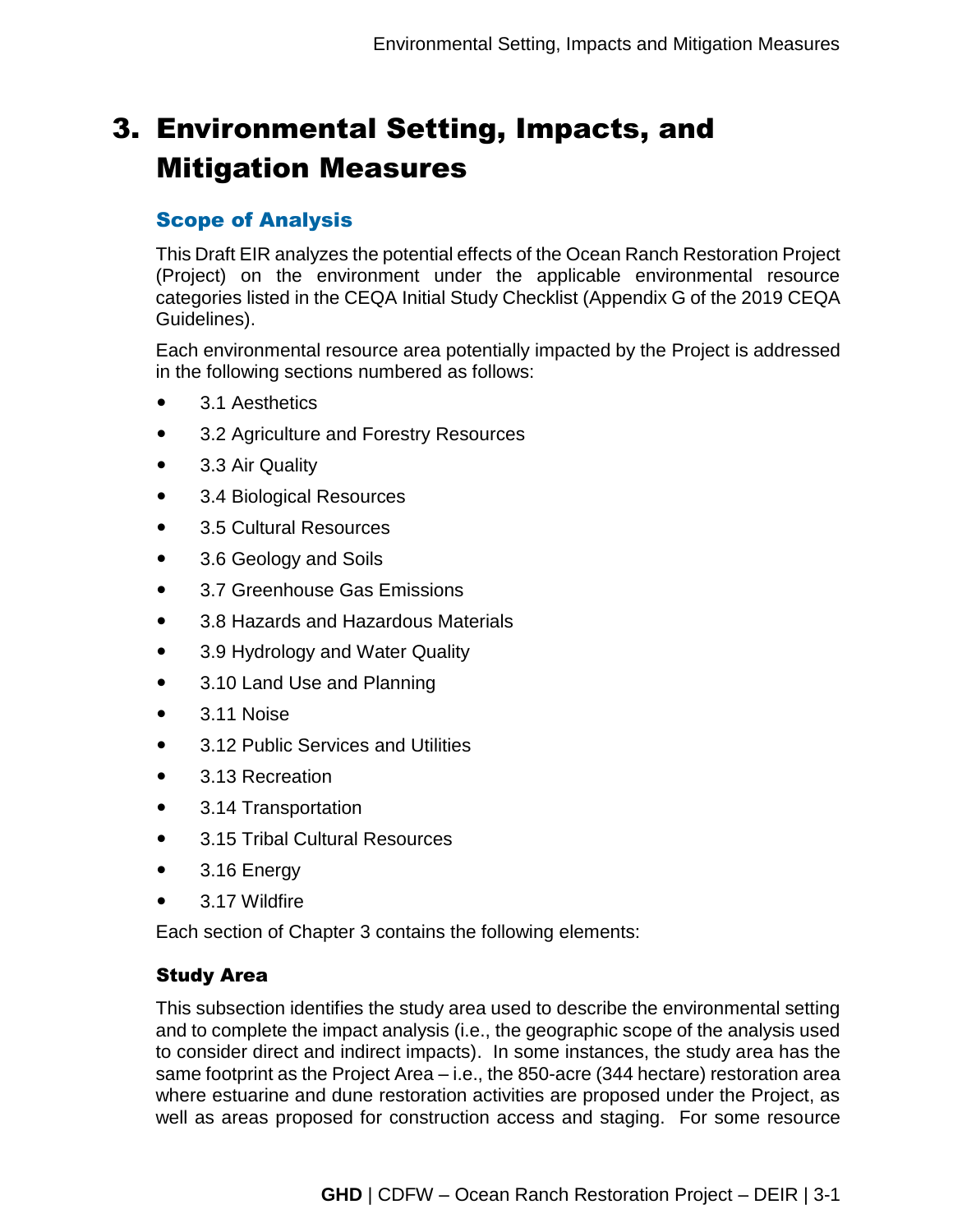areas, the study area has been expanded to allow for consideration of impacts that may occur outside the Project Area boundary. For example, the study area for Section 3.14 (Transportation), considers transportation conditions of roadways that provide access to the Project Area from the nearest state highway.

#### Setting

This subsection presents a description of the existing physical environmental conditions within the study area for the specific resource area evaluated (see above). The setting describes existing conditions at an appropriate level of detail to provide a baseline by which to evaluate the potential impacts of the proposed Project.

## Regulatory Framework

This subsection provides a brief discussion of applicable federal, state, and local regulations and policies that are relevant to the resource category. For many resource areas, local regulations do not apply because the entirety of the Project Area is state-owned or leased. In instances where local regulations do apply, such as regulations specific to the use of County roads to access the Project Area, they are described in this subsection.

## Evaluation Criteria and Significance Thresholds

This subsection provides the significance thresholds for evaluation of environmental impacts. The significance thresholds are based on the 2019 CEQA Guidelines Appendix G.

## Methodology

The methodology subsection discusses the approach to the impact analysis.

## Impacts and Mitigation Measures

This subsection evaluates the potential for the Project to significantly affect the physical environment described in the setting. Potential impacts are identified and characterized, and where feasible, mitigation measures are identified to avoid or reduce significant impacts to a less-than-significant level.

#### *Impacts*

As described above, significance thresholds for each environmental resource category are presented in each section of Chapter 3. For the impact analyses, the following categories are used to identify impact significance:

**No Impact**. This determination is made if a resource is absent or if a resource exists within the study area, but there is no potential that the Project could affect the resource.

**Less-than-Significant Impact**. This determination applies if there is a potential for some limited impact on a resource, but the impact is not significant under the significance threshold.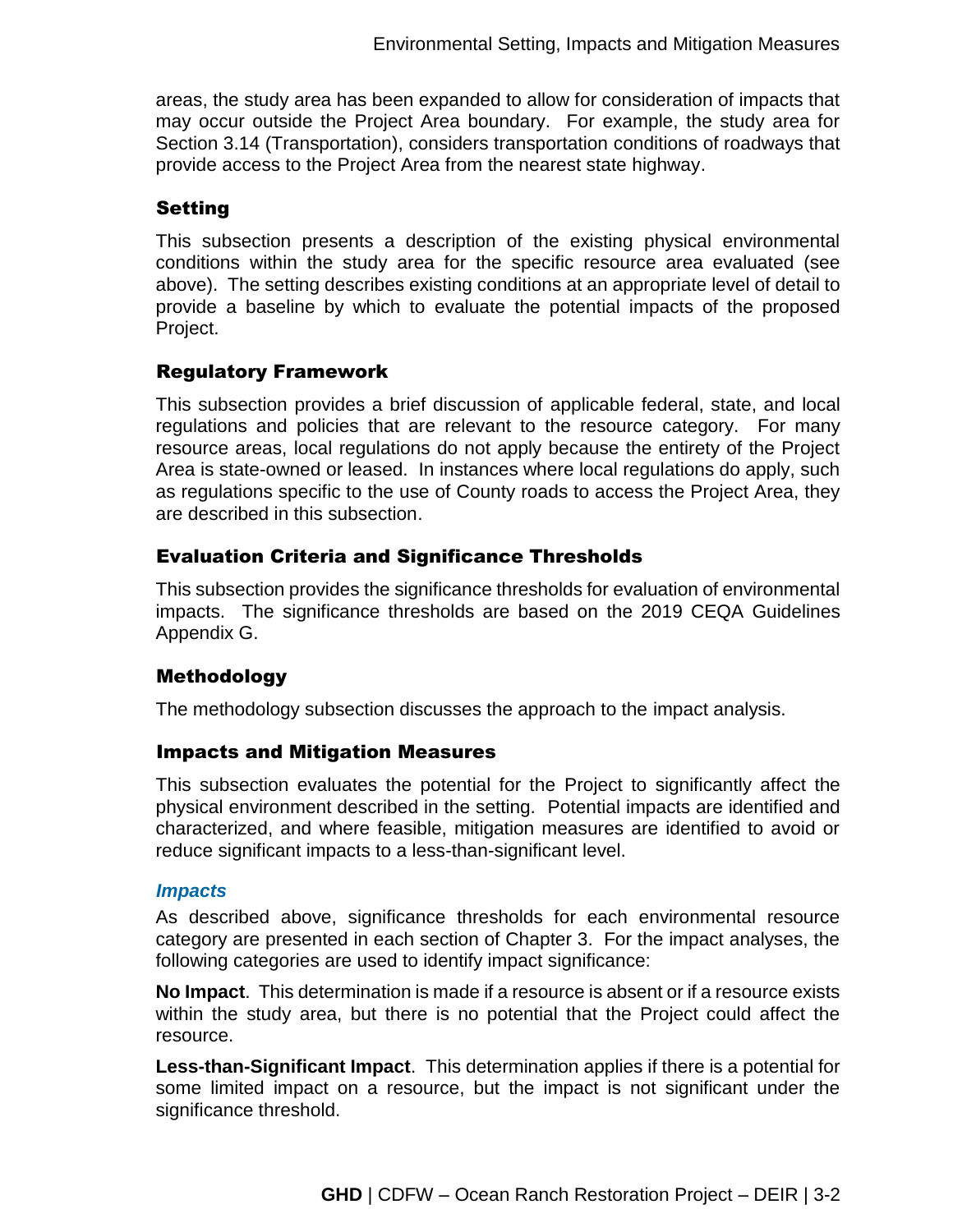**Less-than-Significant Impact after Mitigation Incorporated**. This determination applies if there is the potential for a substantial adverse effect in accordance with the significance threshold, but mitigation is available to reduce the impact to a lessthan-significant level.

**Significant and Unavoidable Impact**. This determination applies to impacts that are significant, even after mitigation has been included to reduce the impact. Under this determination, no additional feasible mitigation is available to reduce the impact to a less-than-significant level.

#### *Mitigation Measures*

Environmental impacts are numbered in this Draft EIR using the section number followed by sequentially numbered impacts. Mitigation measures are numbered to correspond to the impact numbers; for example, Mitigation Measure AES-1 would address Aesthetics Impact AES-1. Where more than one mitigation measure is included to mitigate one impact the sequence of "a", "b," etc. is added (for example: Mitigation Measure AES-1a and Mitigation Measure AES-1b would both apply to Impact AES-1). In instances where mitigation measures have been brought forward from the Programmatic Final EIR for the Humboldt Bay Regional Spartina Eradication Plan (H.T. Harvey 2013 and GHD 2013), the mitigation measure number from that document has been utilized.

#### Cumulative Impacts

Cumulative impacts are defined as "two or more individual effects which, when considered together, are considerable or which compound or increase other environmental impacts" (CEQA Guidelines Section 15355). Cumulative impacts can result from individually minor, but collectively significant, actions taking place over a period of time.

Cumulative impacts are discussed in each environmental resource section following the description of the Project-level impacts and mitigation measures. The cumulative impact analysis is based on the same setting, regulatory framework, and significance thresholds presented in each resource category section. Additional mitigation measures are identified if the analysis determines that the Project's contribution to an adverse cumulative impact would be cumulatively considerable and, therefore, significant.

## Approach to Cumulative Impact Analysis

Two approaches to cumulative impact analyses are discussed in CEQA Guidelines Section 15130(b). The first approach is a list of past, present, and probable future projects producing related or cumulative impacts. The second approach is a summary of projections contained in an adopted local, regional or state-wide plan, such as a general plan or related planning document, or in an adopted or certified environmental document, which describes or evaluates conditions contributing to cumulative effects.

For this Draft EIR, the cumulative impact analysis utilizes the list approach. In addition, the analysis of cumulative impacts uses relevant planning documents,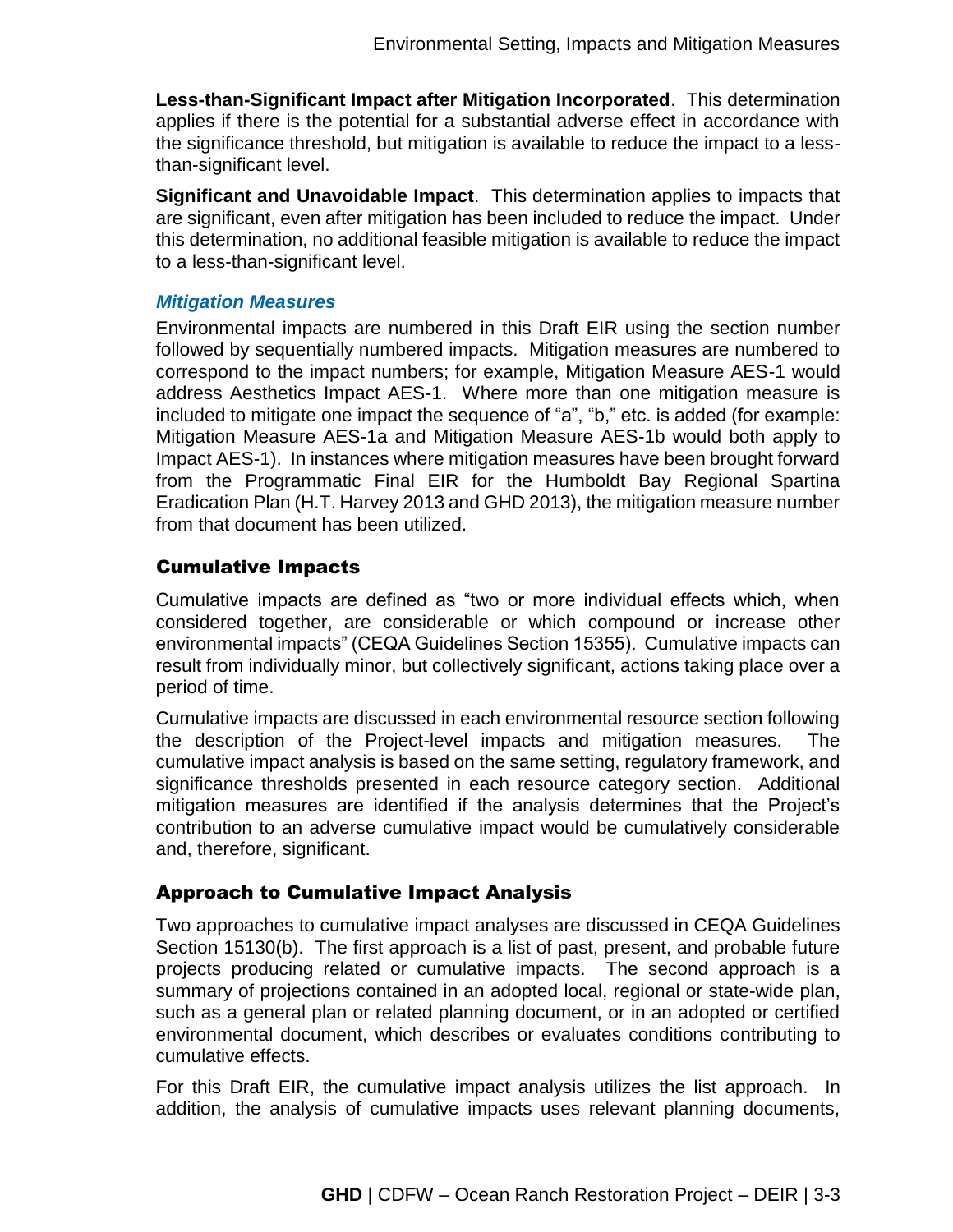where they provide an appropriate evaluation. Table 3-1 lists relevant projects used in the cumulative impact analysis for each environmental resource topic.

### List of Relevant Projects

Table 3-1 provides a list of past, present, and reasonably foreseeable future projects within and near the Project Area, including a brief description of the projects and their anticipated construction schedules (if known). Single-family homes and other similar small-scale uses were not included because of their negligible cumulative effects. See Figure 3.0 – Location of Cumulative Projects, for a map of the project locations listed below.

| <b>Project</b><br><b>Name</b>                                                                                         | <b>Project Description</b>                                                                                                                                                                                                                                                                                                                                                                                             | <b>Estimated</b><br><b>Construction</b><br><b>Schedule</b>                                                          | <b>Project Location</b>                                                                                                                                                                                                                                                                                                                                                                                            |
|-----------------------------------------------------------------------------------------------------------------------|------------------------------------------------------------------------------------------------------------------------------------------------------------------------------------------------------------------------------------------------------------------------------------------------------------------------------------------------------------------------------------------------------------------------|---------------------------------------------------------------------------------------------------------------------|--------------------------------------------------------------------------------------------------------------------------------------------------------------------------------------------------------------------------------------------------------------------------------------------------------------------------------------------------------------------------------------------------------------------|
| <b>Salt River</b><br>Ecosystem<br>Restoration<br>Project                                                              | This project is comprised of<br>four major components: tidal<br>wetland restoration on the<br>444-acre (180 hectare)<br><b>Riverside Ranch property</b><br>owned by the CDFW;<br>erosion-reduction projects<br>on private lands in the<br>Wildcat Hills; excavation of a<br>new Salt River channel and<br>installation of large wood,<br>mostly on private lands; and<br>long-term adaptive<br>management/maintenance. | Partially<br>constructed<br>and under<br>construction<br>(summer<br>months),<br>estimated<br>completion by<br>2020. | <b>Humboldt County</b><br>near the City of<br>Ferndale, California,<br>approximately 2.5<br>miles (4 kilometers)<br>south of the Project<br>Area. The Salt River<br>project area extends<br>from approximately<br>1,800 linear feet (589<br>meters) upstream of<br>the Salt River's<br>confluence with<br><b>Williams Creek</b><br>downstream to the<br><b>Salt River's</b><br>confluence with Cut-<br>Off Slough. |
| Cannibal<br>Island<br>Restoration<br><b>Study</b>                                                                     | <b>CDFW</b> and private<br>landowners have grant<br>funding to explore future<br>wetlands restoration and<br>habitat enhancement<br>potential.                                                                                                                                                                                                                                                                         | Project is in<br>the planning<br>phase.                                                                             | Humboldt County;<br>southerly and<br>adjacent to Project<br>Area.                                                                                                                                                                                                                                                                                                                                                  |
| Ongoing<br>maintenance<br>in vicinity of<br>southern spit<br>of Eel River<br>mouth within<br>the shared<br>dike basin | Specific activities are<br>currently unknown but could<br>include existing berm and<br>tide gate/culvert repairs or<br>replacement.                                                                                                                                                                                                                                                                                    | Ongoing                                                                                                             | Humboldt County,<br>located within the<br>southern estuary of<br>the Eel River.<br>Activities are located<br>outside of the dormant<br><b>Eel River Estuary and</b><br><b>Centerville Slough</b>                                                                                                                                                                                                                   |

## Table 3-1 Projects Considered for Cumulative Impacts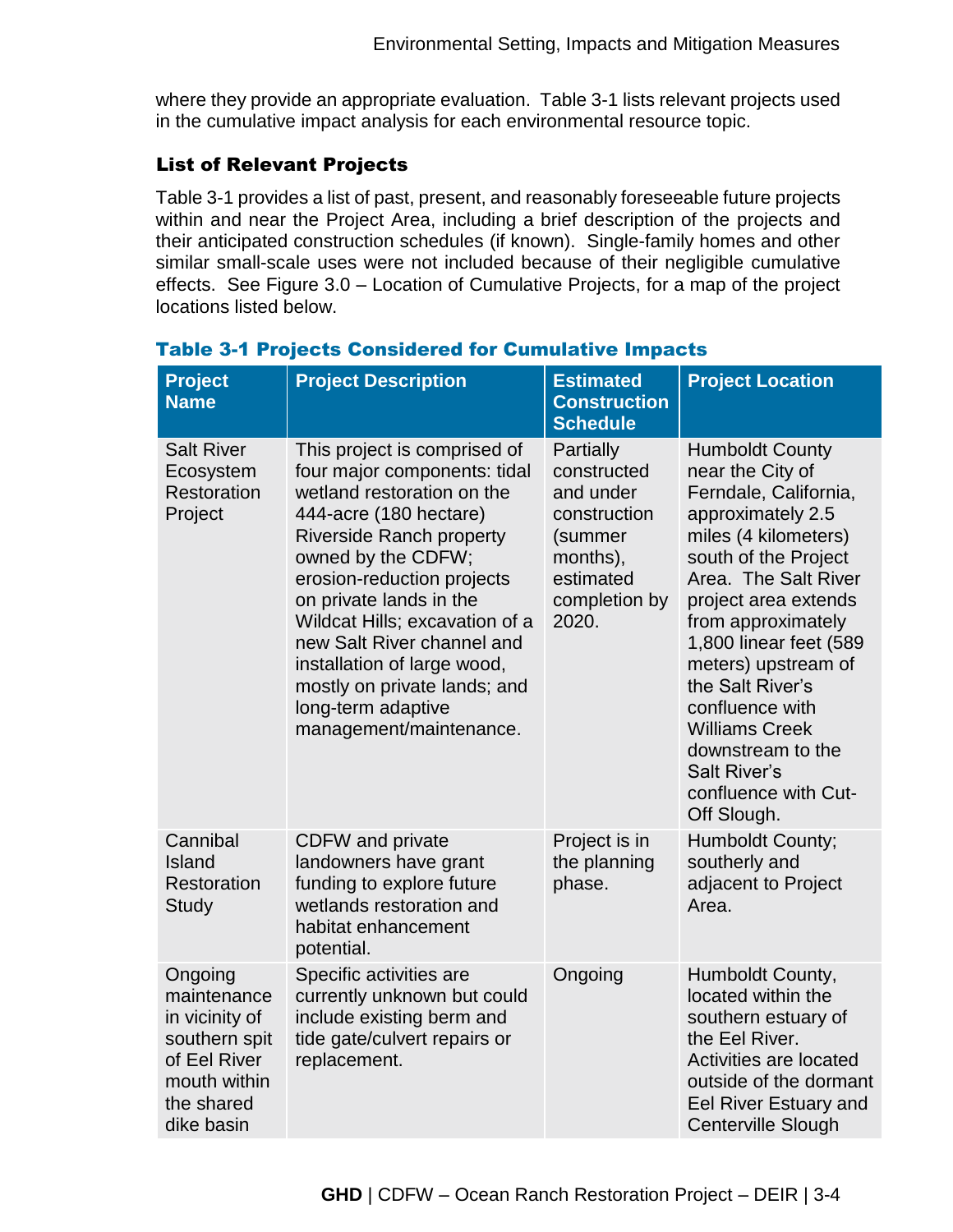# Environmental Setting, Impacts and Mitigation Measures

| <b>Project</b><br><b>Name</b>                                                                                                  | <b>Project Description</b>                                                                                                                                                                                                                                                                                                               | <b>Estimated</b><br><b>Construction</b><br><b>Schedule</b>                                 | <b>Project Location</b>                                                                                                                                                             |
|--------------------------------------------------------------------------------------------------------------------------------|------------------------------------------------------------------------------------------------------------------------------------------------------------------------------------------------------------------------------------------------------------------------------------------------------------------------------------------|--------------------------------------------------------------------------------------------|-------------------------------------------------------------------------------------------------------------------------------------------------------------------------------------|
|                                                                                                                                |                                                                                                                                                                                                                                                                                                                                          |                                                                                            | <b>Enhancement project</b><br>area but within the<br>shared diked sub-<br>basin, approximately<br>2.5 miles (4<br>kilometers) south of<br>the Project Area.                         |
| <b>Russ</b><br>Property<br>Levee<br>Stabilization                                                                              | Project to include<br>stabilization of existing<br>earthen levee on the east<br>side of McNulty Slough.                                                                                                                                                                                                                                  | The project is<br>designed and<br>awaiting<br>completion of<br>necessary<br>permits.       | On the east side of<br>McNulty Slough,<br>adjacent to the Project<br>Area.                                                                                                          |
| Wetland<br>Reserve<br>Program or<br>Floodplain<br>Easement<br>Projects                                                         | Future project activities on<br><b>Wetland Reserve Program</b><br>(WRP) or Floodplain<br>Easement properties include<br>improved flood<br>management, wetlands<br>restoration, fish and wildlife<br>habitat improvements and<br>general agricultural property<br>enhancements.                                                           | Projects<br>expected to<br>take place<br>over the next<br>three years<br>$(2021 - 2023)$ . | Projects are located<br>throughout the Eel<br>River estuary. The<br>closest WRP project<br>is located<br>approximately 0.8<br>mile (1.3 kilometers)<br>east of the Project<br>Area. |
| <b>Smith Creek</b><br><b>Tide Gate</b><br>Improvement<br>Project                                                               | The project includes the<br>removal of an existing failed<br>tide gate structure with a<br>new improved structure<br>funded through the U.S.<br>Department of Agriculture<br>(USDA) Natural Resources<br><b>Conservation Service</b><br>(NRCS) Environmental<br><b>Quality Incentives Program.</b>                                       | The project is<br>planned to be<br>constructed in<br>2020 or 2021.                         | Humboldt County,<br>located northwest of<br>Ferndale,<br>approximately 4 miles<br>(6.4 kilometers) south<br>of the Project Area.                                                    |
| Upslope<br>Sediment<br><b>Reduction</b><br>Projects &<br>Implementati<br>on of Best<br>Management<br><b>Practices</b><br>(BMP) | Sediment reduction/erosion<br>control actions in the upper<br>Salt River watershed. These<br>actions primarily include<br>improving road drainage as<br>well as channel restoration,<br>riparian planting, bank<br>stabilization, livestock<br>fencing, and modification<br>and removal of fish barriers.<br>These efforts are primarily | Ongoing                                                                                    | Humboldt County,<br>specifically located in<br>the Ferndale area,<br>approximately 6 miles<br>(9.6 kilometers) south<br>of the Project Area.<br>Not shown on Figure<br>3.0.         |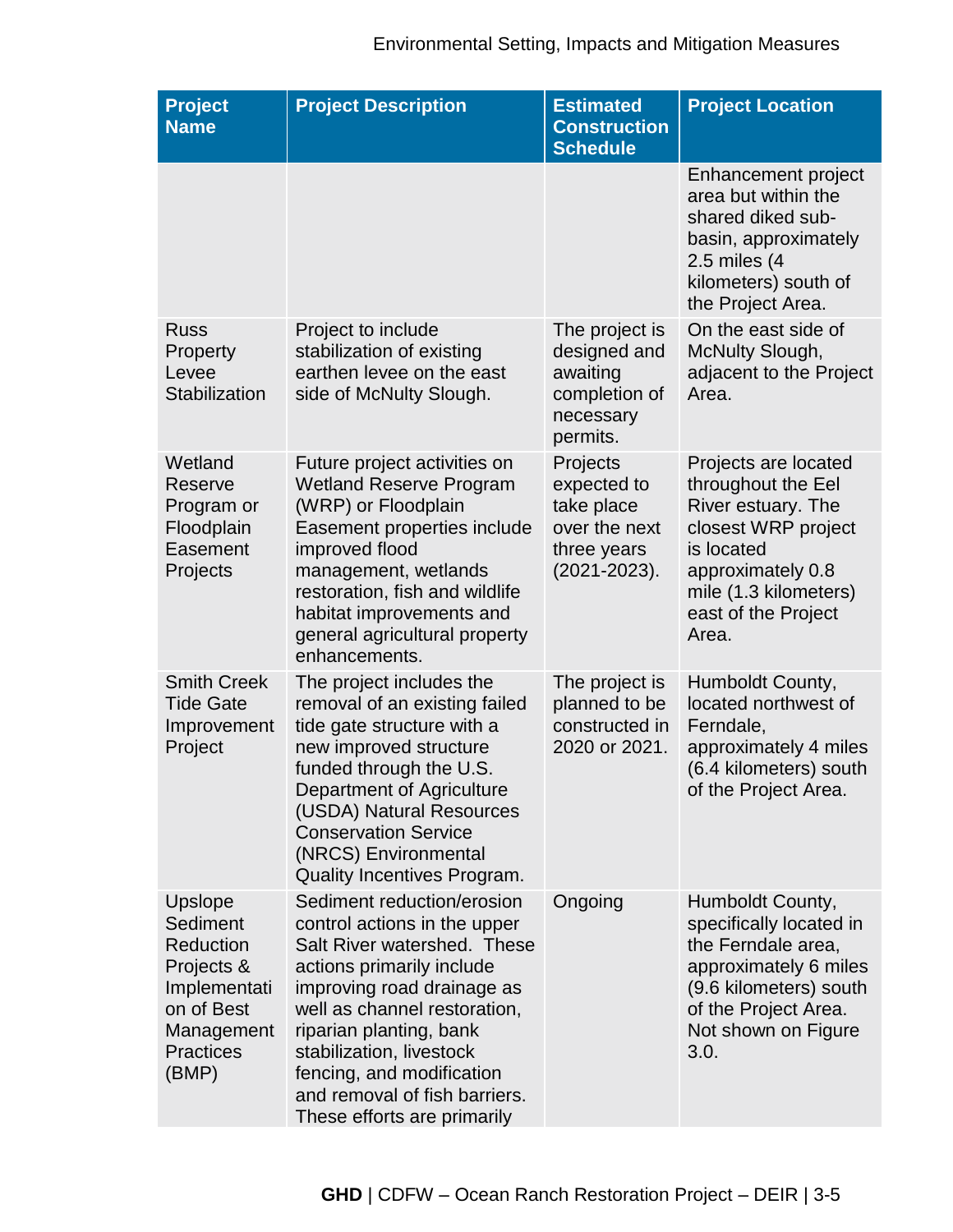| <b>Project</b><br><b>Name</b>                                       | <b>Project Description</b>                                                                                                                                                                                                                                                                                             | <b>Estimated</b><br><b>Construction</b><br><b>Schedule</b> | <b>Project Location</b>                                                                                                     |
|---------------------------------------------------------------------|------------------------------------------------------------------------------------------------------------------------------------------------------------------------------------------------------------------------------------------------------------------------------------------------------------------------|------------------------------------------------------------|-----------------------------------------------------------------------------------------------------------------------------|
|                                                                     | intended to improve water<br>quality in the lower Eel<br>River, while enhancing<br>hydrologic function (i.e.,<br>reduced turbidity/sediment<br>load and decreased<br>sediment deposition) in the<br>lower watersheds. Most<br>projects are landowner led<br>with technical and cost share<br>assistance from the NRCS. |                                                            |                                                                                                                             |
| <b>Lower Eel</b><br><b>River Gravel</b><br>Extraction<br>Area       | Includes seasonal extraction<br>of various volumes of<br>aggregate from six gravel<br>bars between Fernbridge<br>and the lower Van Duzen for<br>five years by Eureka Ready<br>Mix, Humboldt County,<br>Mercer Fraser, Hansen, and<br>Leland Rock.                                                                      | 2015-2020                                                  | Humboldt County,<br>located between<br>Fernbridge and the<br>lower Van Duzen<br>River, located east of<br>the Project Area. |
| <b>Williams</b><br>Creek<br>Restoration<br>Study                    | Data is being gathered on<br>environmental conditions<br>within William Creek<br>watershed including<br>geomorphic assessments,<br>stream gaging, and<br>biological conditions. The<br>restoration study may lead to<br>a project to improve<br>drainage and improve<br>habitat connectivity.                          | The project is<br>in the data<br>collection<br>phase.      | Humboldt County,<br>approximately 5 miles<br>(8 kilometers) south of<br>the Project Area.                                   |
| <b>Francis</b><br><b>Creek Bridge</b><br>Installation               | Project led by Humboldt<br>County which replaced an<br>undersized culvert with a<br>bottomless arch culvert to<br>restore fish passage and<br>improve hydrologic function.<br><b>Funded through CDFW's</b><br><b>Fisheries Restoration Grant</b><br>Program.                                                           | Completed in<br>2015.                                      | South of the Project<br>Area, located in Port<br>Kenyon.                                                                    |
| <b>Table Bluff</b><br><b>Road Erosion</b><br>Control<br><b>BMPs</b> | Future project led by<br>Humboldt County and the<br><b>Bureau of Land</b><br>Management (BLM) to                                                                                                                                                                                                                       | Expected to<br>be completed<br>by 2022.                    | North of the Project<br>Area, along Table<br><b>Bluff Road and South</b>                                                    |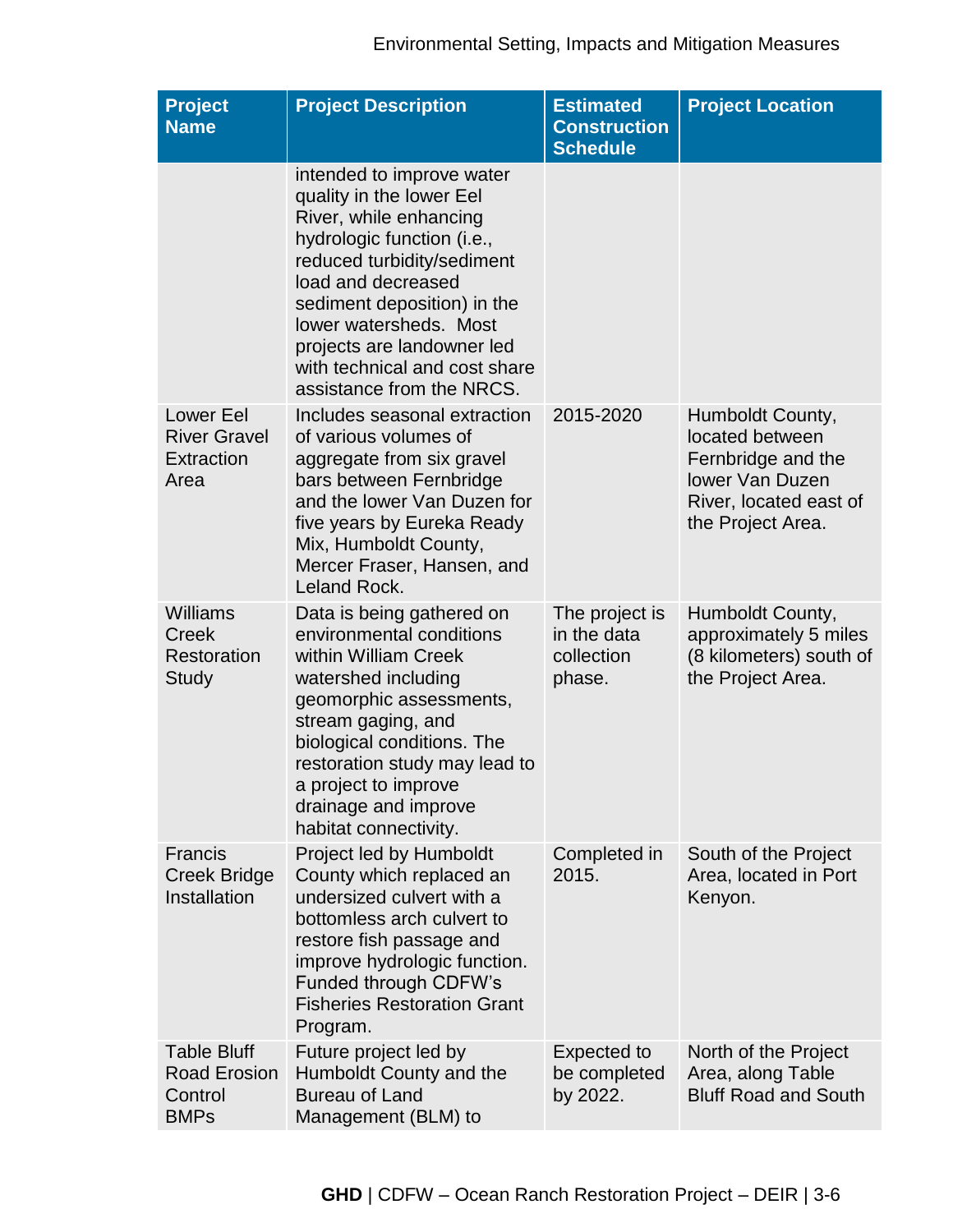| <b>Project</b><br><b>Name</b>                           | <b>Project Description</b>                                                                                                                                                                                                                                                                                                                                                                                                               | <b>Estimated</b><br><b>Construction</b><br><b>Schedule</b>                                                           | <b>Project Location</b>                                                                                                                                                       |
|---------------------------------------------------------|------------------------------------------------------------------------------------------------------------------------------------------------------------------------------------------------------------------------------------------------------------------------------------------------------------------------------------------------------------------------------------------------------------------------------------------|----------------------------------------------------------------------------------------------------------------------|-------------------------------------------------------------------------------------------------------------------------------------------------------------------------------|
|                                                         | reduce erosion along Table<br><b>Bluff Road.</b>                                                                                                                                                                                                                                                                                                                                                                                         |                                                                                                                      | Jetty Road. Not<br>shown on Figure 3.0.                                                                                                                                       |
| Gate<br>Installation<br>Project                         | Potential project led by<br>CDFW to manage access to<br>Ocean Ranch and the BLM's<br>South Spit Recreation Area.<br>Project could include the<br>installation of a gate, small<br>parking area and kiosk on<br><b>Table Bluff Road</b><br>approximately 0.25 miles<br>west of the Indianola<br><b>Reservation Road</b><br>intersection. Access hours<br>are anticipated to be two<br>hours before sunrise, to two<br>hours after sunset. | The potential<br>project is in<br>the planning<br>stage.                                                             | Approximately 0.25<br>mile (4 kilometers)<br>west of the<br>intersection between<br><b>Table Bluff Road and</b><br>Indianola Reservation<br>Road. Not shown on<br>Figure 3.0. |
| <b>Potter Valley</b><br>Project<br><b>Modifications</b> | Potential decommissioning<br>or modification of the Potter<br>Valley Project, which may<br>result in fisheries and water<br>quality benefits to the<br>downstream Eel River,<br>including the estuary.                                                                                                                                                                                                                                   | Major project<br>modifications<br>$\alpha$ r<br>decommissio<br>ning unlikely<br>to occur<br>before 2030<br>or later. | <b>Upper Eel River</b><br>basin, inclusive of Van<br>Arsdale Dam, Scott<br>Dam, and the Potter<br><b>Valley Diversion to</b><br>Sonoma County,<br>California.                 |

Sources: California State Coastal Conservancy 2016 Shortridge pers. comm. 2018 Blodgett pers. comm. 2018 Heppe pers. comm. 2018 Bartolotta pers. comm. 2018

## References

- Bartolotta, C. 2018. Wildlife Habitat Supervisor II, California Department of Fish and Wildlife (CDFW).Email and phone communication regarding gate at Table Bluff County Park. October 8.
- Blodgett. V. 2018. Planwest Partners for the City of Ferndale. Email communication inquiring about potential projects in the Ferndale vicinity to be considered in cumulative impact analysis. September 28.
- California State Coastal Conservancy (SCC), 2016, Eel River Estuary and Centerville Slough Enhancement Project, Draft Environmental Impact Report.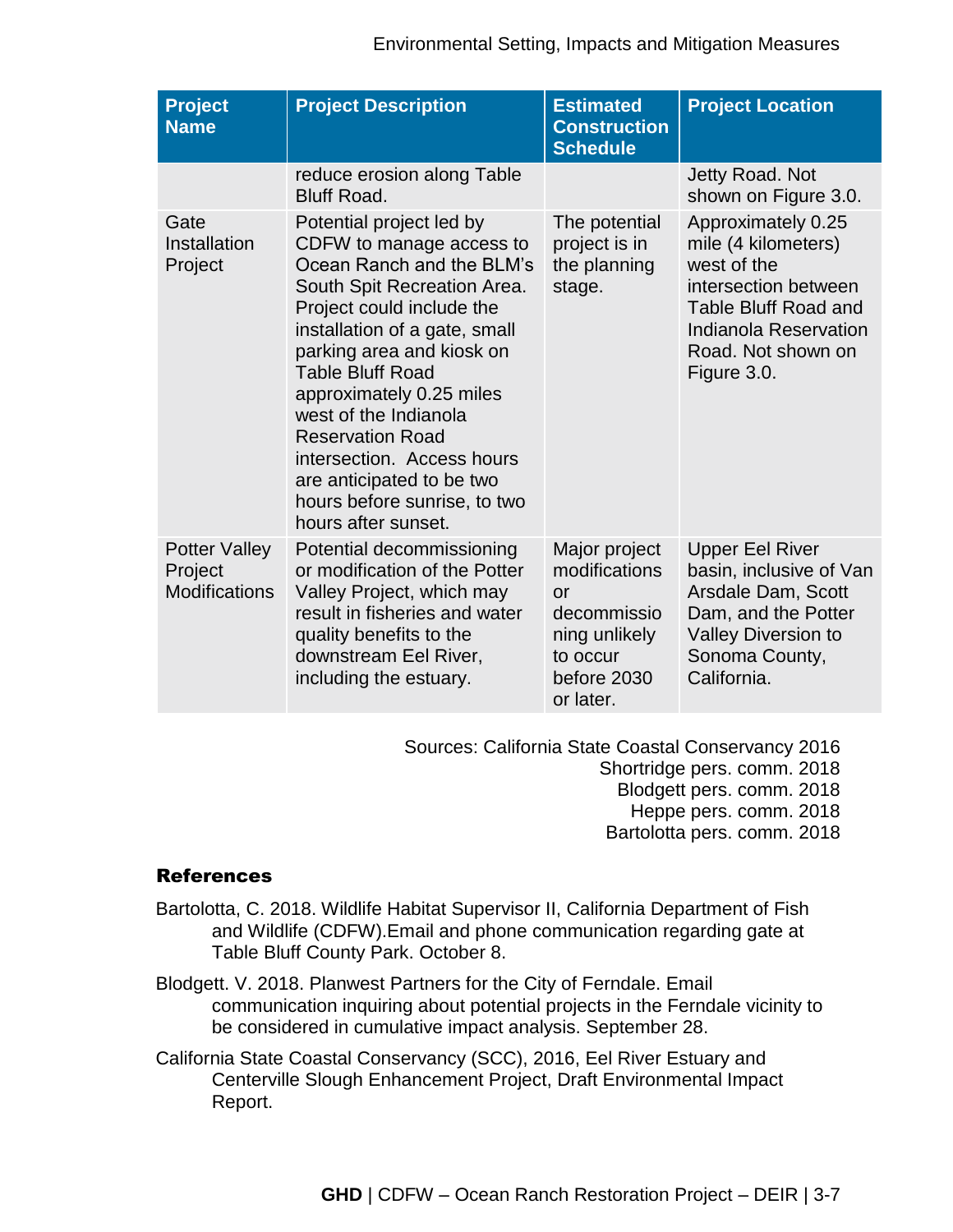- Heppe, C. 2018. Assistant Field Manager, Bureau of Land Management (BLM). Email communication regarding gate at Table Bluff County Park. October 4.
- Shortridge, T. 2018. Planner, Humboldt County. Email communication about potential projects in Humboldt County to be considered during cumulative impact analysis. September 27.